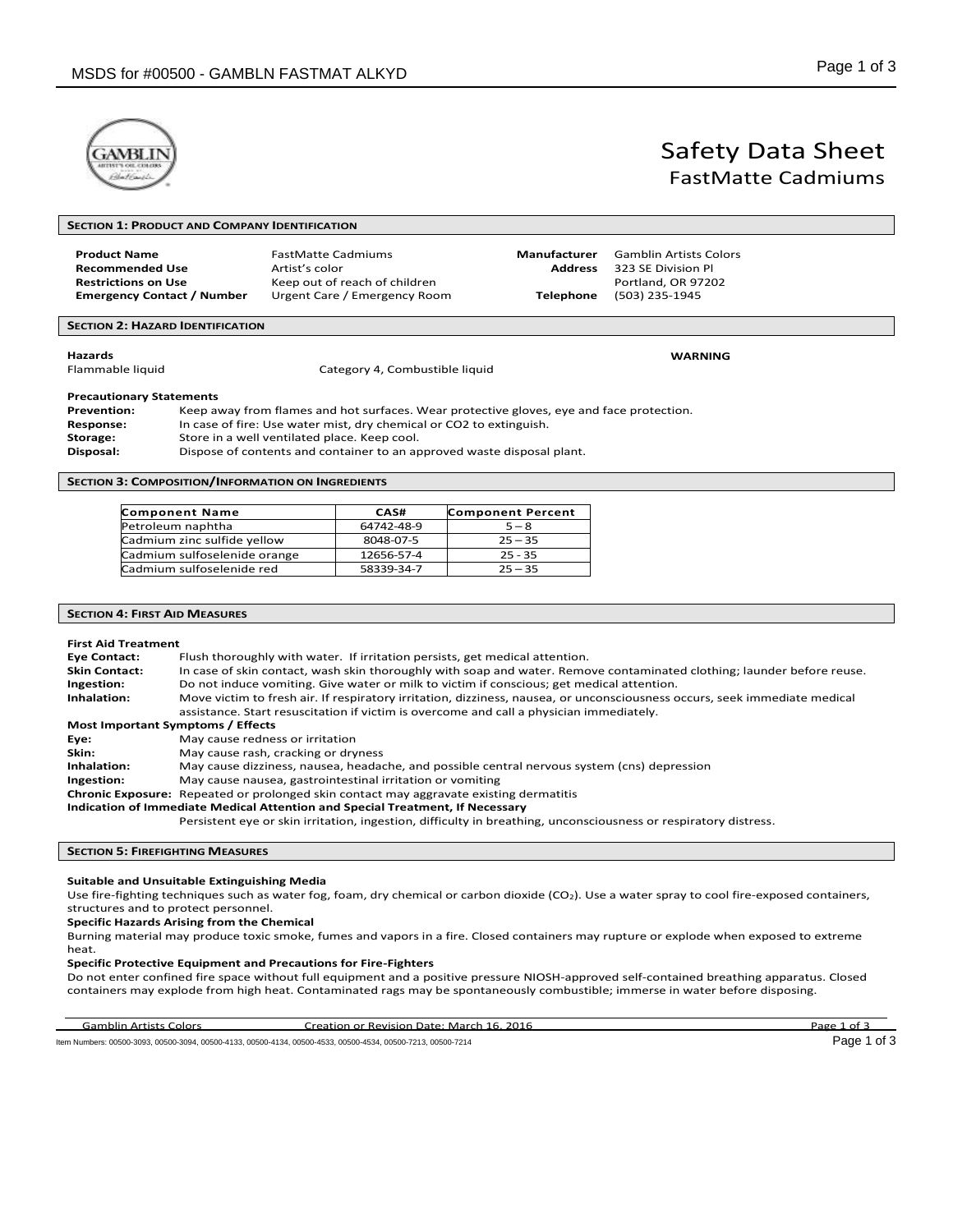# Safety Data Sheet **FastMatte Cadmium Yellow Light** FastMatte Cadmium Yellow Light

#### **SECTION 6: ACCIDENTAL RELEASE MEASURES**

#### **Personal Precautions**

Isolate release area and keep unnecessary or untrained people away. Avoid skin or eye contact with spilled material. See Section 8 for personal protection gear.

#### **Environmental Precautions**

Contain spill if it can be done with minimal risk. Prevent liquid from entering drains, sewers or waterways. Advise EPA, state or local agencies as required.

#### **Methods for Cleaning Up**

Do not discharge to the environment. Soak up with absorbent materials. Small spills can be evaporated and absorbent disposed of in trash. Larger spills should be transferred to labeled containers for recovery or safe disposal. Rags and absorbent materials should be immersed in water.

#### **SECTION 7: HANDLING AND STORAGE**

#### **Handling**

Avoid contact with eyes or prolonged skin contact. Keep away from food and beverages. Open container slowly to control possible pressure release. Prevent or clean up small spills and leakage to avoid slip hazard. Always observe good personal hygiene such as washing after handling the material and before eating, drinking or smoking. Routinely wash work clothing and protective equipment. Practice good housekeeping. Empty containers may contain residue and should be allowed evaporate solvent and then may be disposed in regular trash.

#### **Storage**

Keep containers closed when not in use. Store in a cool, well-ventilated area. Use original or other childproof, compatible container.

| <b>SECTION 8: EXPOSURE CONTROL AND PERSONAL PROTECTION</b> |  |  |  |  |  |
|------------------------------------------------------------|--|--|--|--|--|
| <b>Exposure Limits</b>                                     |  |  |  |  |  |

| <b>Component Name</b>                                                                        | <b>ACGIH</b>    | <b>OSHA</b> | <b>EU HSPA</b> |  |  |  |
|----------------------------------------------------------------------------------------------|-----------------|-------------|----------------|--|--|--|
| Petroleum naphtha                                                                            | Not Established | 500 ppm     | 1,200 mg/m3    |  |  |  |
| <b>Engineering Controls</b>                                                                  |                 |             |                |  |  |  |
| Use appropriate ventilation to maintain airborne concentration limits below exposure limits. |                 |             |                |  |  |  |

**Protective Equipment**

Wear safety glasses; other equipment will vary based on potential exposure conditions.

**Respiratory Protection**

Maintain good ventilation or air flow. Use a respirator in areas where the exposure is unknown or above OSHA or ACGIH limits. **General Hygiene**

Wash thoroughly with soap and water after task or shift, when using the restroom or before eating.

### **SECTION 9: PHYSICAL AND CHEMICAL PROPERTIES**

| <b>Appearance/Physical State</b>        | Yellow, orange, red paste | <b>Flash Point (PMCC)</b>                                                                                                                  | 145 °F         |
|-----------------------------------------|---------------------------|--------------------------------------------------------------------------------------------------------------------------------------------|----------------|
| <b>Specific Gravity (Water=1)</b>       | $0.8 - 0.9$               | <b>Upper Flammability Limits</b>                                                                                                           | Not Determined |
| Evaporation Rate (butyl acetate $= 1$ ) | $\leq 1$                  | <b>Lower Flammability Limits</b>                                                                                                           | Not Determined |
| рH                                      | Not Applicable            | <b>Auto-ignition Temperature</b>                                                                                                           | Not Determined |
| <b>Solubility in Water</b>              | Negligible                | <b>Decomposition Temperature</b>                                                                                                           | Not Determined |
| Odor                                    | Characteristic            | Vapor Pressure (kPa@68 °F)                                                                                                                 | Not Determined |
| <b>Odor Threshold</b>                   | Not Determined            | Vapor Density (Air-=1)                                                                                                                     | >1             |
| <b>Melting/Freezing Point</b>           | Not Determined            | Partition Coefficient (n-octanol/water)                                                                                                    | Not Determined |
| <b>Boiling Range</b>                    | Not Determined            | <b>Viscosity</b>                                                                                                                           | Not Determined |
| <b>Initial Boiling Point</b>            | Not Determined            | <b>Critical Temperature</b>                                                                                                                | Not Determined |
|                                         |                           | Note: Physical and chemical properties are provided for safety, health and environmental considerations and do not fully represent product |                |
|                                         |                           | specifications. Those should be requested separately.                                                                                      |                |